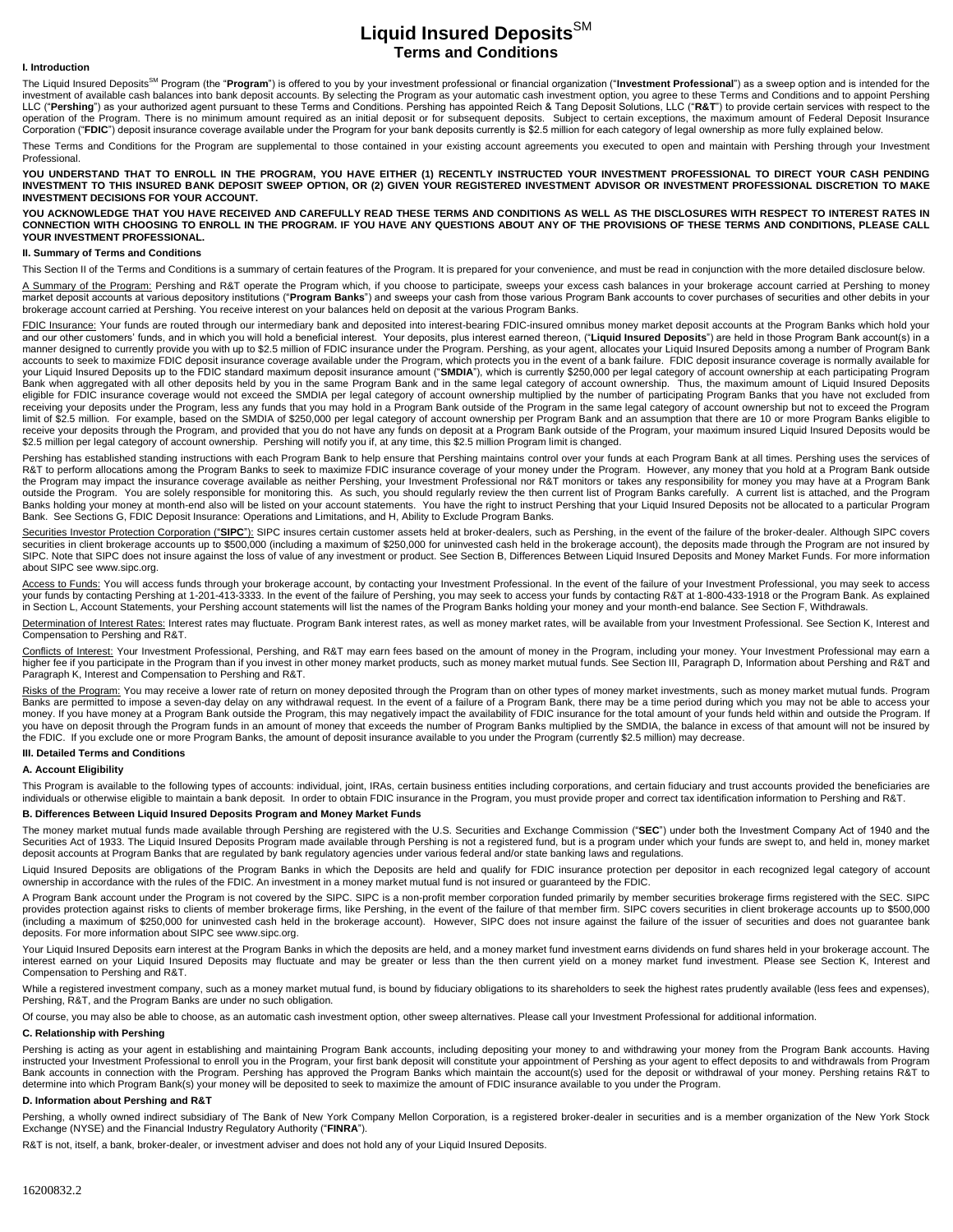None of the Program Banks is an affiliate of R&T. Program Banks may be affiliated with Pershing or your Investment Professional from time to time. Program Banks who are affiliated with Pershing or your Investment Professional may be given sequence priority to receive deposits or may operate under terms that are not available to unaffiliated Program Banks. For a list of affiliated Program Banks and other related disclosures please contact your Investment Professional.

### **E. Deposits**

By enrolling in the Program, you consent to have excess cash balances pending investment in your brokerage account automatically deposited into accounts at Program Banks. Each business day, Pershing or its agent bank, utilizing the services of R&T, will deposit the excess cash balances in your brokerage account to one or more omnibus money market deposit accounts maintained at the Program Banks held in the name of "Pershing LLC as Agent for the Exclusive Benefit of its Customers, Acting For Themselves and/or Acting in a Fiduciary Capacity For Others." Your Liquid Insured Deposits ownership will be evidenced by an entry on records maintained by Pershing and R&T, as Pershing's agent and record keeper, for each of the Program Banks at which your funds are on deposit. You will not be issued any evidence of ownership of a Program Bank account, such as a passbook or certificate. However, your brokerage account statement will reflect all deposits, withdrawals, Program Bank deposit balance(s) and interest rate.

Funds intended for deposit into the Program must be placed through your brokerage account and cannot be placed directly by you with R&T or any of the Program Banks. Only balances transferred by Pershing, or R&T on behalf of Pershing, will be eligible for inclusion in a Program Bank account. Excess cash balances in your brokerage account on each business day will be transferred to Program Bank accounts on the next business day.

### **F. Withdrawals**

By enrolling in the Program, you consent to have your money on deposit at the Program Bank(s) automatically withdrawn from the Program Bank accounts in the event of a debit in your brokerage account carried at Pershing or, on settlement date, to pay for securities purchased for or sold to your account carried at Pershing. Each business day as needed, Pershing or its agent bank, utilizing the<br>services of R&T, w Customers, Acting For Themselves and/or Acting in a Fiduciary Capacity For Others."

You may make withdrawals from the Program, in any amount, not to exceed your total account balance in the Program, through your brokerage account. Withdrawals from the Program cannot be made directly by you through R&T or any of the Program Banks. Checks, ACH payments, debit cards, ATM withdrawals, direct deposits, credits and other transactions and items for your brokerage account are processed through that account rather than through the Program accounts. In the event of the failure of Pershing, you may seek to access your funds by contacting R&T at 1-800-433-1918 or the Program Banks. R&T and the Program Banks reserve the right to require you to present any information, identification, certification or any other documentation reasonably deemed necessary by R&T or the Program Banks to establish your entitlement to funds prior to disbursing any funds to you.

### **G. FDIC Deposit Insurance: Operation and Limitations**

Your Liquid Insured Deposits are deposited into omnibus money market deposit accounts at the Program Banks in a manner currently designed to provide you with up to \$2.5 million of FDIC insurance,<br>subject to certain excepti ownership at the same Program Banks as you hold deposits through the Program. The FDIC protects you against the loss of your insured Liquid Insured Deposits in the event a Program Bank fails. FDIC deposit insurance is backed by the full faith and credit of the United States. Specifically, FDIC deposit insurance coverage shall be available for your Liquid Insured Deposits up to the SMDIA, which is currently \$250,000 per legal category of account ownership at each participating Program Bank when aggregated with all other deposits held by you in the same Program Bank and in the same Program Bank and in the same leg category of account ownership.

Until your funds are actually received in investible form and processed by the Program Banks, your funds may not be FDIC-insured. For example, after your excess funds are swept out of your brokerage<br>account carried at Pers form by the Program Banks. During any such period before investable funds are received by the Program Banks, any amount held by the intermediary bank in excess of the SMDIA for a FDICrecognized category of account ownership (currently, \$250,000) will not be covered by FDIC insurance. However, the Program is designed such that it endeavors to have funds deposited at the Program Banks on the same business day that they are transferred.

Your Program Funds are allocated among a number of Program Banks to seek to maximize the potential FDIC deposit insurance coverage up to the Program limit. R&T, in its sole discretion, may limit the total deposit for you at any Program Bank to an amount less than the maximum permitted amount up to \$250,000. In the aggregate, the maximum amount of Liquid Insured Deposits eligible for FDIC deposit insurance coverage shall not exceed the SMDIA per legal category of account ownership *multiplied* by the number of participating Program Banks in the Program that you have not excluded from<br>receiving your deposits The number of participating Program Banks will vary.

Hypothetical Example of the Program at work for you<sup>2</sup> Your funds will be deposited in Program Bank "X." Once the predetermined threshold is reached for your funds on deposit at Bank "X", for example, \$245,000, additional funds will be placed in Program Bank "Y," until the threshold for that Program Bank, for example, \$245,000, is reached at Bank "Y," and so on. After the Program FDIC coverage limit of \$2.5 million has been reached in the last Program Bank, any excess funds will be deposited in one or more of the already utilized Program Banks, subject to your elected exclusions. In this event, a portion or all of the excess may be uninsured.

If you have any money on deposit in a Program Bank outside of the Program, that money will not be taken into account in determining whether to allocate your money in the Program to a particular Program Bank.

For example, if the SMDIA is \$250,000 and you have a non-Program deposit account at Bank "A" of \$200,000 and you also have \$60,000 in Liquid Insured Deposits at Bank A in the same legal category of ownership as your separate deposit, only \$250,000 of your \$260,000 is insured by the FDIC.

A number of factors can affect your insurance coverage, including bank mergers. Because neither Pershing nor R&T would be aware of deposits made by you outside of this Program, you are solely responsible for monitoring the total amount of all deposits you have at each Program Bank for purposes of calculating your FDIC coverage. In addition, if for any reason the amount deposited in the Program accounts exceeds the number of Program Banks available to your account multiplied by the SMDIA, the excess funds would not be insured by the FDIC. None of Pershing, R&T or your Investment Professional is responsible for any insured or uninsured portion of your deposits in any of the Program Banks.

In the event that FDIC deposit insurance payments become necessary, payments of principal plus unpaid and accrued interest up to the SMDIA per legal category of account ownership multiplied by the number of Program Banks shall be made to you. However, there is no specific time period during which the FDIC must make insurance payments available. Furthermore, you may be required to provide certain documentation to the FDIC before insurance payments are made.

R&T will use all commercially reasonable efforts to ensure that no more than \$250,000 of your funds will be deposited in any single Program Bank, subject to the discussion above.

### **H. Ability to Exclude Program Banks**

You may exclude any Program Bank from holding your Liquid Insured Deposits by notifying your Investment Professional. There will be a delay between the time you make your request and the time that such Program Bank is excluded. If you exclude one or more Program Banks, the maximum level of FDIC insurance available under the Program may decrease. Contact your Investment Professional at the time you exclude the Program Bank to confirm the new maximum amount of Federal deposit insurance available to you under the Program.

### **I. Your Responsibility to Monitor Your Automatic Cash Investment Options**

Neither Pershing nor R&T has any obligation to monitor this automatic cash sweep option for your account or to make recommendations about, or changes to, the Program that might be beneficial to you. As returns on the Liquid Insured Deposits, your personal financial circumstances and other factors change, it may be in your financial interest to change your automatic cash sweep investment option or<br>invest cash from your thereon at any time by calling you Investment Professional.

### **J. Program Banks**

A list of the current Program Banks accompanies these Terms and Conditions. You may obtain a current list of Program Banks at any time by calling your Investment Professional or visiting [www.Pershing.com/r](http://www.pershing.com/)ates.html. Your monthly customer statements also list the Program Banks that hold your Liquid Insured Deposits and the amount in each of those Program Banks as of the statement date. The Program Banks that hold your Liquid Insured Deposits may change at any time during a statement period. Accordingly, if you want to know the Program Bank at which your Liquid Insured Deposits are located at any particular time, contact your Investment Professional.

Each Program Bank is a separate FDIC-insured depository institution. You can obtain publicly available financial information for all Program Banks at the FDIC's website at www.fdic.gov; or by contacting the FDIC's Division of Information and Research by writing to Federal Deposit Insurance Corporation, Division of Information and Research, 550 17th Street, N.W., Washington, D.C. 20429-9990; or by calling the FDIC's Division of Information and Research at 877-275-3342. Neither Pershing nor R&T guarantees the financial condition of any Program Bank, or the accuracy of any publicly available information concerning a Program Bank. Pershing and R&T are not responsible for any insured or uninsured portion of any deposits at a Program Bank. You expressly give your consent to Pershing, R&T and their service providers providing your customer account information to Program Banks for purposes of your involvement in the Program.

Pershing or R&T may add additional Program Banks, delete Program Banks, and determine the order of Program Banks to which your Liquid Insured Deposits will be allocated, at their sole discretion and without notice to you. Cash balances will be automatically invested in any one of the Program Banks, in any order, that Pershing and R&T determine is appropriate, subject to your instructions to exclude a Program Bank. Pershing or R&T, upon approval from Pershing, may transfer balances between Program Banks at its sole discretion.

Pershing also utilizes one or more intermediary banks to route funds in the Program.

The Program Bank accounts established by Pershing on behalf of its customers, as customers' agent, constitute a direct obligation of the Program Bank(s) and are not directly or indirectly an obligation of R&T or Pershing. In the event a Program Bank rejects additional deposits, withdraws entirely, or is terminated from participation, then you hereby authorize and direct Pershing, as your agent, to move, or direct R&T to move, your Liquid Insured Deposits to another FDIC-insured Program Bank.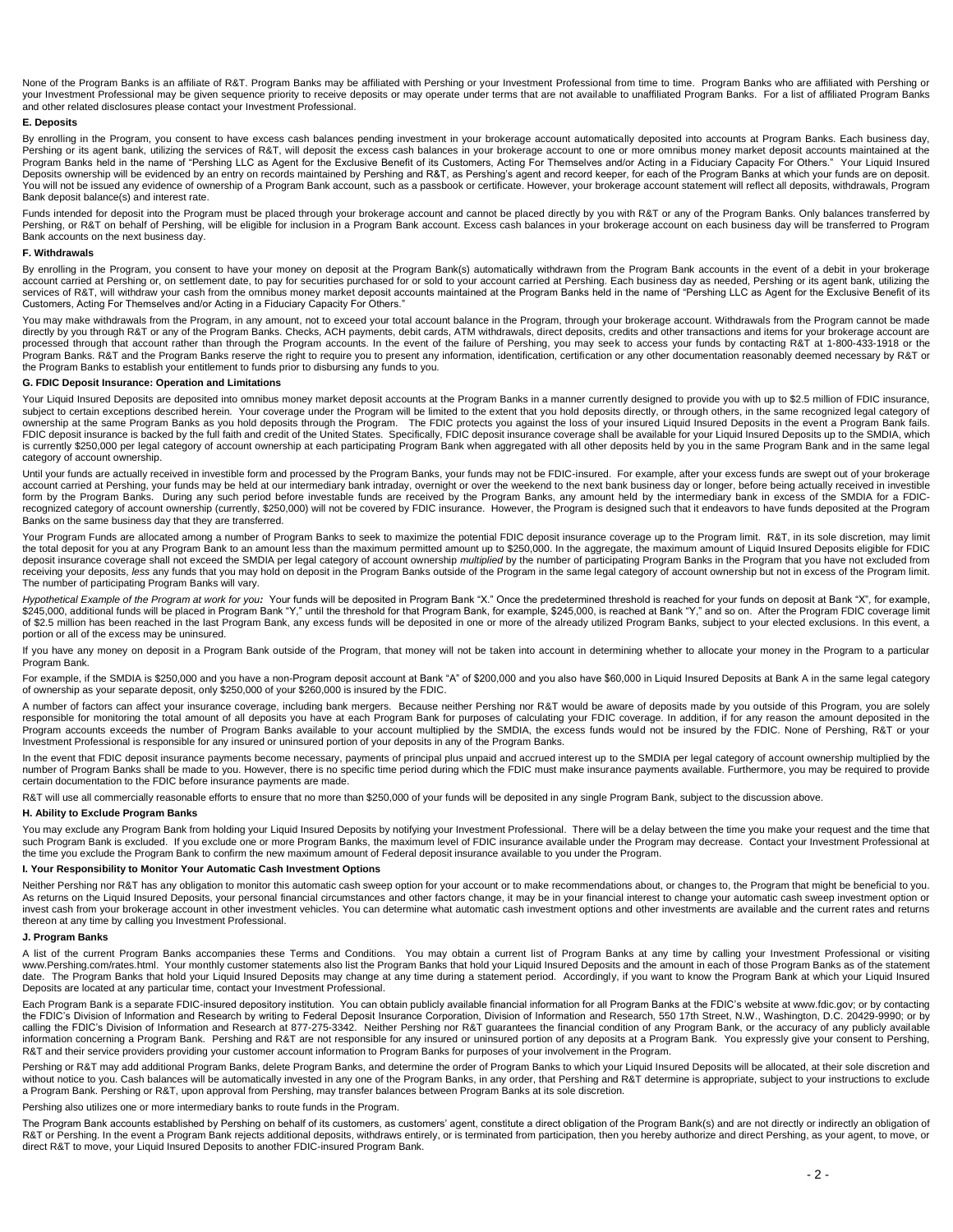Under federal regulations, Program Banks may reserve the right to require seven (7) days' notice before permitting a transfer of funds out of a money market deposit account. While the Program Banks have not indicated their intention to implement such a policy, a Program Bank may, at any time, choose to do so.

### **K. Interest and Compensation to Pershing and R&T**

### Interest

The amount of paid interest and the annual percentage yield earned ("APYE") applicable to your Liquid Insured Deposits will be stated on your brokerage account statement. Contact your Investment Professional to obtain the current interest rate and APY being paid on your Liquid Insured Deposits, the names of the Program Banks, your account balances at each of the Program Banks as of the most recent business day, and other account information.

The interest rate paid to you is determined pursuant to agreements with the Program Banks and is subject to change at any time. The interest rate on the Deposit Accounts is determined by the amount that Banks are willing to pay on the Deposit Accounts less the fees paid to Pershing and R&T as set forth below under "Compensation to Pershing and R&T". The interest rate may fluctuate daily.

Interest will be compounded daily and posted monthly to the Program Bank account. Interest will accrue on deposits from the day they are received in investible form by the Program Bank through the<br>business day preceding th account for the period. The daily rate is 1/365 (or 1/366 in a leap year) of the applicable annual rate. The interest rate you earn on your Liquid Insured Deposits may be higher or lower than the rates available to depositors making non-Program deposits with Program Banks directly, through other types of accounts at Pershing, or with other depository institutions in comparable accounts. Any fees imposed under the Program could reduce earnings on your Liquid Insured Deposits. You should compare the terms, rates of return, required minimum amounts, charges and other features of a Liquid Insured Deposit with other accounts and investment alternatives.

### Compensation to Pershing and R&T

Each Program Bank pays Pershing and R&T fees for services related to your Liquid Insured Deposits equal to a percentage of the average daily deposit balance in the Deposit Balances at the Bank. The amount of fee received by Pershing and R&T will directly affect the interest rate paid by the Bank on your Deposit Account. In its discretion, Pershing may reduce its fee to increase the interest rate paid to Deposit Accounts. The fees paid to Pershing and R&T by each Program Bank may vary. Pershing may pay a portion of its fees to your Introducing Broker Dealer and Investment Professional. Your Introducing Broker Dealer and Investment Professional may earn a higher fee if you participate in the Program than if you purchase shares in a money market fund.

#### Fees and Other Matters

Each Program Bank earns net income from the difference between the interest it pays on deposit accounts, such as the Liquid Insured Deposits, and the income it earns on loans, investments, and other assets.

There is no minimum deposit amount to participate in the Program and no minimum balance to maintain your participation in the Program. There also is no minimum period that your money must remain on deposit in the Program and no limitations on the number or dollar amount of withdrawals from, or deposits to, the Program accounts. There is no penalty or fees for withdrawal of your entire balance, or any part thereof, at any time.

### **L.Account Statements**

You will receive a periodic account statement from Pershing. All activity with respect to your Liquid Insured Deposits, including interest earned for the period covered, will appear on your periodic account statement, including the total of your opening and closing Liquid Insured Deposit balances. You will not receive a separate statement from the Program Banks or R&T. Your periodic account statement will be mailed monthly. You should retain all account statements.

Within 30 days you must immediately notify your Investment Professional of any discrepancies you note on your account statement. See Section P below.

#### **M. Tax Reporting**

The discussion contained in this document as to U.S. Federal tax considerations is not intended or written to be used, and cannot be used, for the purpose of avoiding penalties. Such **discussion is written to support** 

**the promotion or marketing of the transactions or matters addressed herein. Each taxpayer should seek U.S. Federal tax advice based on the taxpayer's particular circumstances from an independent tax advisor.** 

The interest that you receive from your Liquid Insured Deposits is generally fully subject to federal, state and, where applicable, local tax. An I.R.S. Form 1099 will be sent to you by Pershing for each year, showing the amount of interest income you have earned from your Liquid Insured Deposits. You will not receive a Form 1099 if you are not a citizen or resident of the United States or Canada.

### **N. FDIC Deposit Insurance for FDIC-Recognized Categories of Account Ownership; Multi-Tiered Fiduciary Relationships**

To ensure that your Program Deposits are protected by FDIC insurance to the fullest extent possible under the Program, you should understand how FDIC insurance applies to each FDIC-recognized category of account ownership.

In general, the FDIC-recognized categories of account ownership include single ownership accounts; accounts held by an agent, escrow agent, nominee, guardian, custodian, or conservator; annuity contract accounts; certain joint ownership accounts; certain revocable trust accounts; accounts of a corporation, partnership, or unincorporated association; accounts held by a depository institution as the trustee of an irrevocable trust; certain irrevocable trust accounts; certain retirement and other employee benefit plan accounts; and certain accounts held by government depositors.

The rules that govern these categories of account ownership are very detailed and very complex, and there are many nuances and exceptions. Complete information can be found at the FDIC's regulations set forth at 12 C.F.R. Part 330.

The FDIC's regulations impose special requirements for obtaining pass-through FDIC insurance coverage, up to the SMDIA (currently \$250,000 for each FDIC-recognized category of account ownership), for multiple levels of fiduciary relationships. In these situations, in order for FDIC insurance coverage to pass through to the true beneficial owners of the funds, it is necessary (i) to expressly indicate, on the records of the insured depository institution that there are multiple levels of fiduciary relationships, (ii) to disclose the existence of additional levels of fiduciary relationships in records, maintained in the reco good faith and in the regular course of business, by parties at subsequent levels, and (iii) to disclose, at each of the level(s), the name(s) and the interest(s) of the person(s) on whose behalf the party at the level is acting. No person or entity in the chain of parties will be permitted to claim that they are acting in a fiduciary capacity for others unless the possible existence of such a relationship is revealed at some previous level in the chain. If your Liquid Insured Deposits are beneficially owned through multiple levels of fiduciary relationship, you must take steps to comply with these special requirements.

For questions about FDIC insurance coverage, you may call the FDIC at 877-275-3342 or visit the FDIC's web site a[t www.fdic.gov.](http://www.fdic.gov/) 

You also may wish to utilize "EDIE The Estimator," the FDIC's electronic insurance calculation program, which is found at https://www.fdic.gov/edie/index.html. Other information regarding FDIC insurance coverage may be found at the "Deposit Insurance" section of the "Quick Links for Consumers & Communities" on the FDIC's web site a[t http://www.fdic.gov/quicklinks/consumers.html.](http://www.fdic.gov/quicklinks/consumers.html)

### **O. Business Continuity**

In the event you are unable to contact your Investment Professional due to a business interruption event, such as a natural disaster, you may contact Pershing. In the event you cannot contact Pershing<br>you may call R&T at 1

### **P. Notice of Unauthorized Activity**

Please refer to the Regulation E/ Electronic Funds Transfer section of the Disclosure Statement delivered to you by Pershing upon opening of your brokerage account or found by selecting Business Continuity and Other Disclosures o[n www.pershing.com.](file:///C:/Users/wcotumaccio.DS/AppData/Local/Microsoft/Windows/Temporary%20Internet%20Files/Content.Outlook/8IE11S1V/www.pershing.com) 

#### **Q. Other Terms**

Limits on Certain Deposit Accounts: Federal banking regulations impose certain limitations on transfers from money market deposit accounts. The Program seeks to rely on certain exemptions and interpretive relief granted by the Federal Reserve Board in connection with these limitations. However, the transactional capabilities of the brokerage account are limited; your authorized agent and R&T may impose limitations on transfers without prior notice. Limits on transfers will not limit the interest rate you earn or the amount of FDIC insurance coverage for which you are eligible.

Inactive Accounts: Pershing and the Program Banks may be required by law to turn over (escheat) any portion of your Liquid Insured Deposits to a state, typically your state of residence, based on account inactivity for a certain time period established by applicable state law. If funds are remitted to the state, you may file a claim with the state to recover the funds.

Assignment by Customer: Neither these Terms and Conditions nor your participation in the Program may be assigned or transferred by you to any other person or entity, except for (i) a transfer by a change in ownership of the linked Pershing Account or (ii) a transfer that occurs due to death, incompetence, marriage, divorce, attachment or otherwise by operation of law, in which case, such transfer shall not be binding on Pershing, R&T, or the Program Banks unless and until sufficient, acceptable documentation has been received by such entities.

Assignment by Pershing and R&T: Pershing and R&T may assign and transfer their respective rights and obligations under the Program, including, without limitation, pursuant to these Terms and Conditions, to one or more of its affiliates or subsidiaries or to any person that acquires all or substantially all of the assets of Pershing or R&T, without prior notice to you and without obtaining your consent.

Termination: Closing of Account: Pershing may, at its sole discretion and without any prior notice, suspend or terminate your participation in the Program. If you or Pershing, for any reason, close your brokerage account, your participation in the Program also will be terminated and your funds will be distributed out through the brokerage account according to the terms and conditions of your brokerage account agreement.